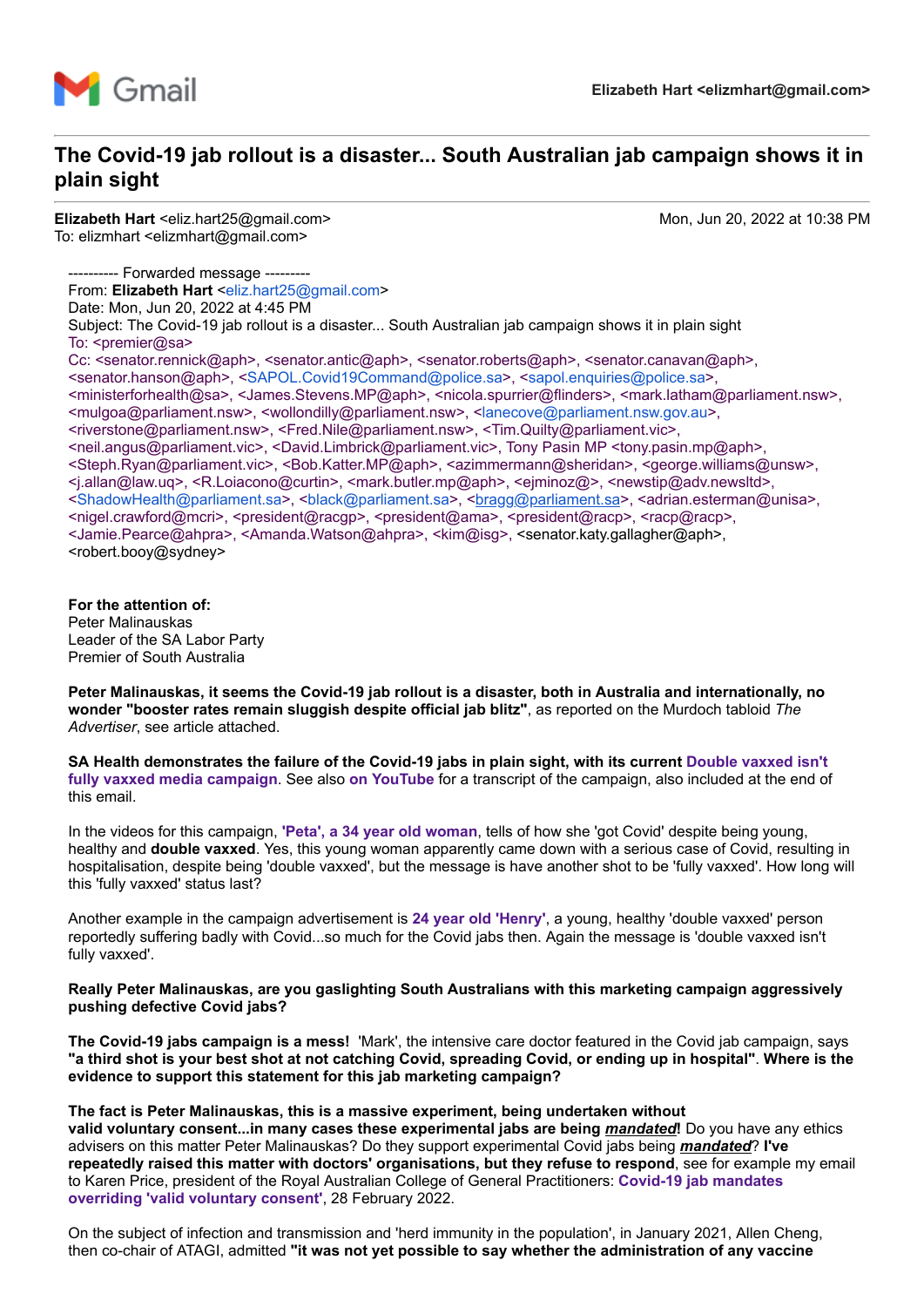**would result in herd immunity in the population, because it was not known how effectively any of the COVID-19 vaccines would stop transmission of the SARS-CoV-2 virus"**, as reported on *The Australian*, see copy of article attached. Allen Cheng said: **"I don't think it's clear for any vaccine really. For the Pfizer vaccine, they actually didn't study it at all in the clinical trials. So we don't actually know at all whether it results in immunity that will prevent transmission. They are planning to look at it, but that data isn't available."**

**And on this basis, the mass population Covid jab rollout was initiated in Australia... Mind-boggling!!!**

As for the data, it seems this is being collected via post-market assessment, i.e. **people being jabbed in the community are now part of the clinical trials assessing these vaccine products**, as I raised with Brendan Murphy, Secretary of the Australian Department of Health, in my email **COVID-19 vaccines are NOT fully approved by the TGA**[, 24 February 2021. Former Federal health minister, Greg Hunt, has admitted](https://vaccinationispolitical.files.wordpress.com/2021/02/covid-19-vaccines-are-not-fully-approved-by-the-tga.pdf) **"The world is engaged in [the largest clinical trial, the largest global vaccination trial ever..."](https://www.health.gov.au/ministers/the-hon-greg-hunt-mp/media/interview-with-david-speers-on-abc-insiders-on-the-covid-19-vaccine-rollout)** in **an interview with David Speers on ABC Insiders**, February 2021.

Now everyone in Australia, five-years and older, **is being pressed to have repeated defective Covid jabs in this experiment without valid voluntary consent, with no data on potential long-term harms.**

**Why is this happening?** In January 2021, Allen Cheng said **"We're going for protection to start with; we want to stop people getting sick and dying"**. But who was ever at risk of **"getting sick and dying"**? **The World Health Organization acknowledges ["Most people infected with the virus will experience mild to moderate respirat](https://www.who.int/health-topics/coronavirus#tab=tab_1)ory illness and recover without requiring special treatment".** (As accessed 20 June 2022.)

The World Health Organization says: **"...some will become seriously ill and require medical attention. Older people and those with underlying medical conditions like cardiovascular disease, diabetes, chronic respiratory disease or cancer are more likely to develop serious illness"** - **so why weren't efforts focussed to protect and treat these vulnerable groups, instead of foisting experimental Covid jabs on almost the entire population, against a disease it was known from the beginning wasn't a serious risk for most people?**

**Are young people now at increased risk of serious illness and hospitalisation after being jabbed with the Covid-19 'leaky vaccines'? Seems like it, going by the SA Health 'Double vaxxed isn't fully vaxxed' media campaign, with poor young 'Peta' and 'Henry' not doing too well after being double jabbed.**

**Peter Malinauskas, the unnatural Covid jab rollout is causing havoc...** I remind you of my *BMJ* rapid response, published in March 2020: **[Is it ethical to impede access to natural immunity? The case of SARS-CoV2](https://www.bmj.com/content/368/bmj.m1089/rr-6)**. I first brought my *BMJ* response to your attention in March 2020, and again in my email to you dated 25 May 2022, see **[Questioning the evidence base for 'free' Covid and flu jabs...what about natural immunity?](https://vaccinationispolitical.files.wordpress.com/2022/05/questioning-the-evidence-base-for-free-covid-and-flu-jabs...what-about-natural-immunity_-1.pdf)**, also included in the thread of my email sent to you on 30 May 2022, see: **['Free' flu jabs...conflicts of interest...and the Immunisation](https://vaccinationispolitical.files.wordpress.com/2022/05/free-flu-jabs...conflicts-of-interest...and-the-immunisation-coalition_vaccine-industry.pdf) Coalition/vaccine industry...**

Retrospective critical analysis of the grossly disproportionate and ill-targeted global Covid-19 response is only just beginning... **For instance, how did a 'vaccine solution', against a disease it was known from the start wasn't a serious threat to most people, get off the ground?** The UK/Boris Johnson government is central in this matter, see for instance my emails to UK government advisers Patrick Vallance and Chris Whitty:

- **[The reaction to the SARS-CoV-2 virus is the most reckless and grossly irresponsible 'public health'](https://vaccinationispolitical.files.wordpress.com/2021/04/sars-cov-2-virus-the-most-reckless-and-grossly-irresponsible-response.pdf) response in history**, 6 April 2021
- **[Reckless and grossly irresponsible response to covid-19 the UK in the thick of it](https://vaccinationispolitical.files.wordpress.com/2021/07/reckless-and-grossly-irresponsible-response-to-covid-19-the-uk-in-the-thick-of-it.pdf)**, 28 July 2021

Who else is behind the incessant demand for people to have defective Covid injections every few months? **It seems the industry-funded Immunisation Coalition is calling the shots on taxpayer-funded vaccination policy**, e.g. with the Immunisation Coalition's CEO Kim Sampson insisting **"You need to get that third dose, for full immunity to be achieved"**. Former Immunisation Coalition chair and current board director Robert Booy joins in with a tortured argument about hybrid immunity, in an article on the Murdoch tabloid the *Herald Sun*. **Somehow it was forgotten to disclose that the [Immunisation Coalition](https://www.immunisationcoalition.org.au/about-us/) is funded by the vaccine industry, i.e. Pfizer, moderna, Seqirus/CSL, GlaxoSmithKline, Sanofi, Biocelect and MSD (aka Merck)**. Seems like the vaccine industry is concerned that more than 16 million Covid jabs are reaching their use-by date, and Australians are refusing to get the third and fourth jabs. (See **Aussies shun Covid booster jabs**, copy attached.) **This doesn't bode well for shifting the remainder of the [280 million Covid jabs secured by the Morrison Government on the advice of the Science and Industry](https://www.sbs.com.au/news/article/federal-government-secures-extra-85-million-covid-19-pfizer-booster-shots-from-next-year/9td00xo0m) Technical Advisory Group.**

The *Herald Sun* article also fails to disclose that the Murdoch media/News Corp Australia **is a corporate partner with the Murdoch Children's Research Institute, which is involved in vaccine research, including Covid-19 vaccine research with the Doherty Institute**, as discussed in my emails:

**[Scott Morrison "a hypocrite and a liar" - informed consent and the Covid-19 jab rollout](https://vaccinationispolitical.files.wordpress.com/2022/02/scott-morrison-_a-hypocrite-and-a-liar_-informed-consent-and-the-covid-19-jab-rollout.pdf)**, 10 February 2022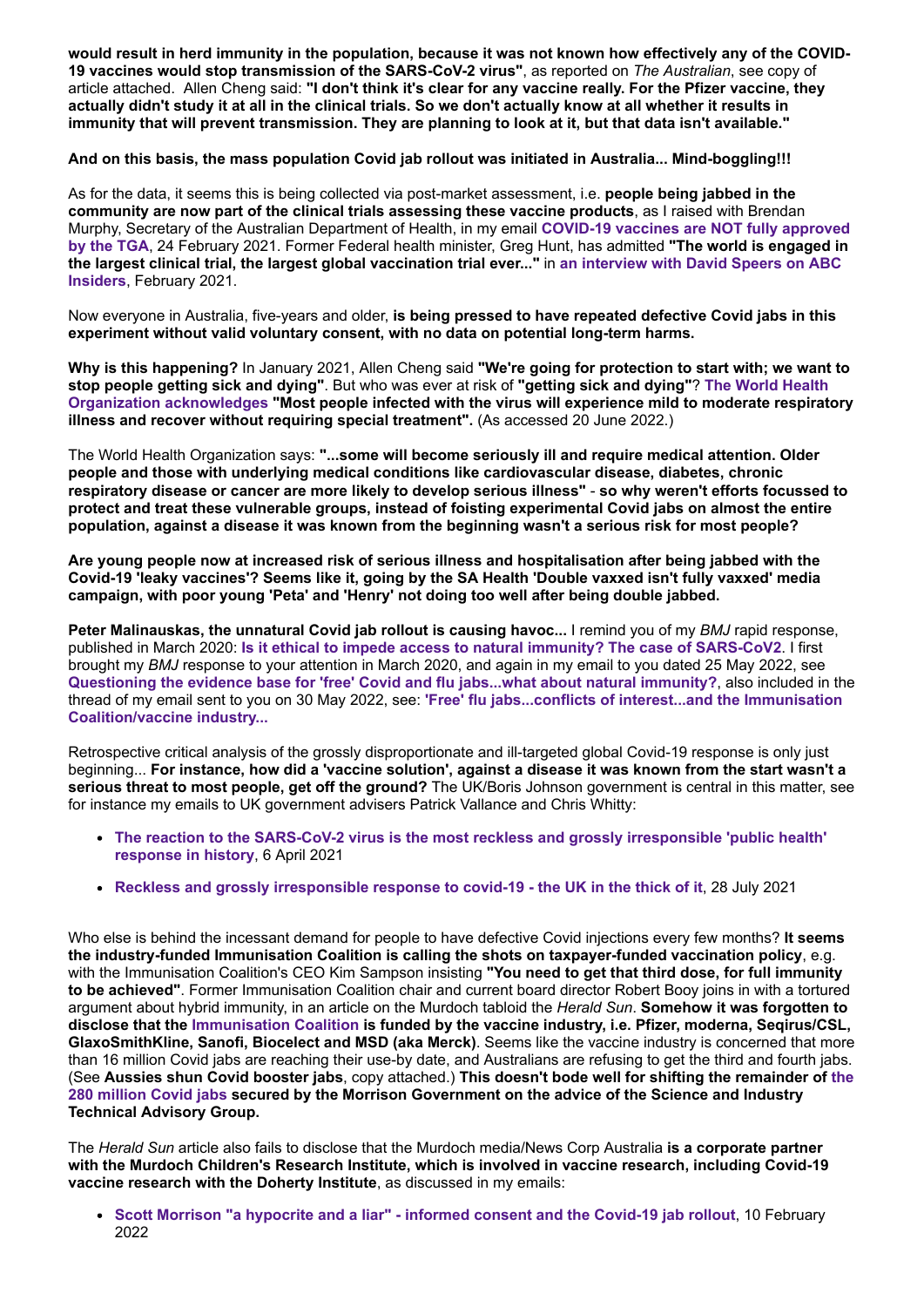**[No Jab, No Pay/No Play - coercive coronavirus vaccination in Australia - PM Scott Morrison and the](https://vaccinationispolitical.files.wordpress.com/2021/02/no-jab-no-pay-no-play-coercive-vaccination-in-australia.pdf) Murdoch Media**, 18 February 2021

**The defective Covid-19 jab rollout is a conflicted shambles. How many South Australians have been** *mandated* **to submit to the obviously defective Covid injections**, at the behest of Nicola Spurrier and Grant Stevens via the Marshall and Malinauskas SA governments, plus employers and any other organisation that decided to interfere in people's personal healthcare decisions and mandate the defective Covid jabs?

#### **Peter Malinauskas, you've got a massive ethical, and potentially legal, catastrophe on your hands.**

**Sincerely Elizabeth Hart** Independent researcher investigating the over-use of vaccine products and conflicts of interest in vaccination policy **[vaccinationispolitical.net](http://vaccinationispolitical.net/)**

**[Double vaxxed isn't fully vaxxed - SA Health May 2022](https://www.youtube.com/watch?v=eXG_oQUm0o8&list=PLMo7gORxrRhUqOBTxLVhjkaCjhZVmoHAi&index=1)**

## **Transcript**

- 0:10 I'm Mark, an intensive care doctor
- 0:12 at the Royal Adelaide Hospital.
- 0:14 We've seen over 300 COVID deaths here in South Australia.
- 0:18 I see the people behind these statistics
- 0:20 and most hadn't had their third COVID shot.
- 0:23 If I can share just one piece of advice this winter,
- 0:26 it's that being double vaxxed isn't fully vaxxed
- 0:29 and a third shot is your best shot
- 0:31 at not catching COVID, spreading COVID,
- 0:34 or ending up in hospital.
- 0:36 Book your third COVID shot now.

### **Transcript**

- 0:10 I'm Peta.
- 0:11 I used to run half marathons and then I got COVID.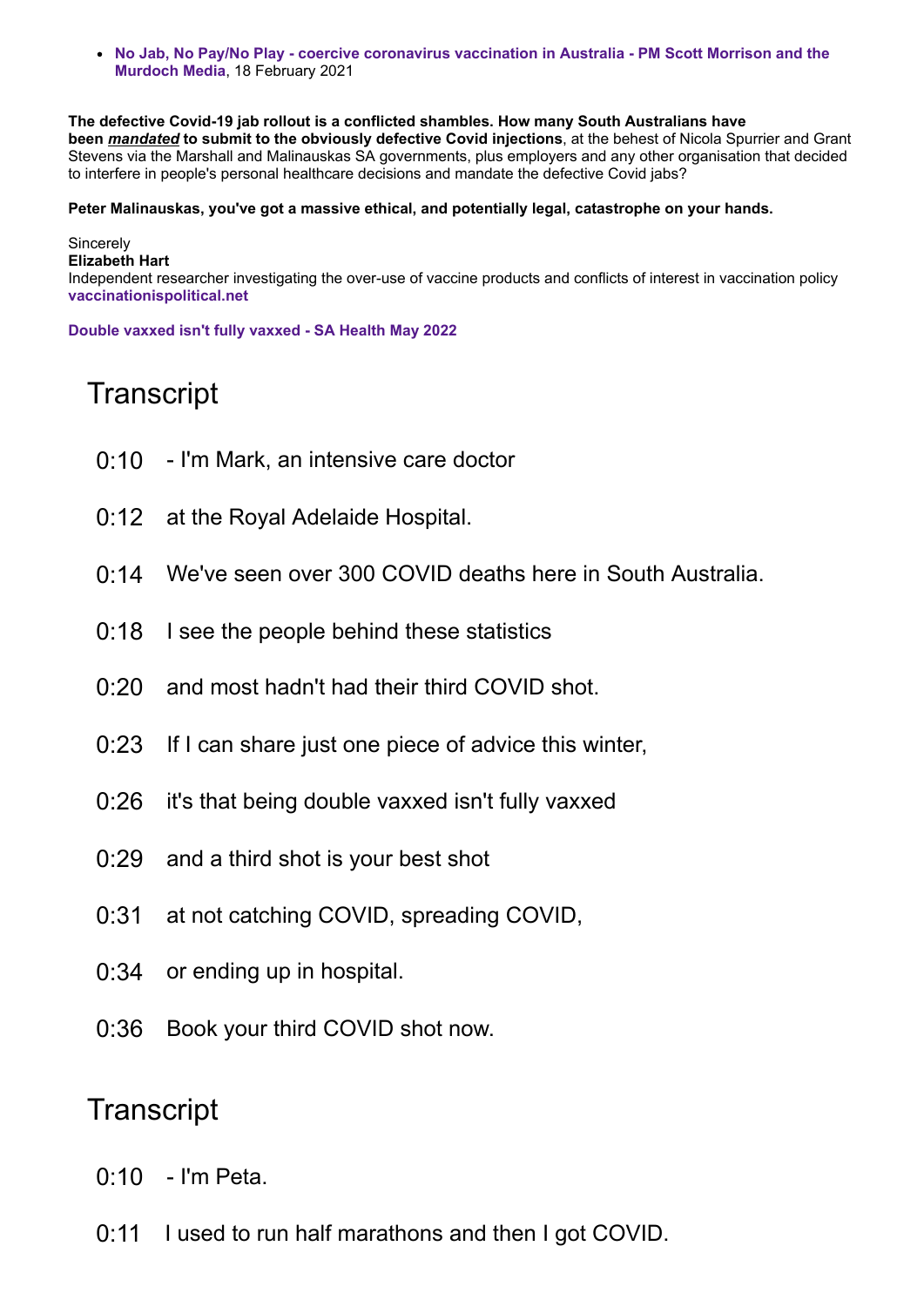- 0:15 I spent nine days in hospital, seven on oxygen,
- 0:19 and my lasting memory is laying in a hospital bed
- 0:22 thinking I was going to die.
- 0:25 Calling my friends with the little breath that I had
- 0:27 wondering if it was goodbye.
- 0:29 Even though I was young, healthy, and double vaxxed,
- 0:33 COVID nearly killed me.
- 0:35 [Narrator] Double vaxxed isn't fully vaxxed.
- 0:37 Book your third COVID shot now.

# **Transcript**

- 0:10 I'm Henry.
- 0:12 At first, COVID was exactly what I expected.
- 0:15 You know, sore chest, aching muscles, headache,
- 0:18 all the symptoms you hear about.
- 0:20 What I didn't expect was the exhaustion
- 0:23 and fatigue that followed.
- 0:25 Even though I was young, healthy, and double vaxxed,
- 0:28 my lungs still struggled to breathe
- 0:31 and I have no idea when I'll feel normal again.
- 0:34 [Narrator] Double vaxxed isn't fully vaxxed.
- 0:37 Book your third COVID shot now.